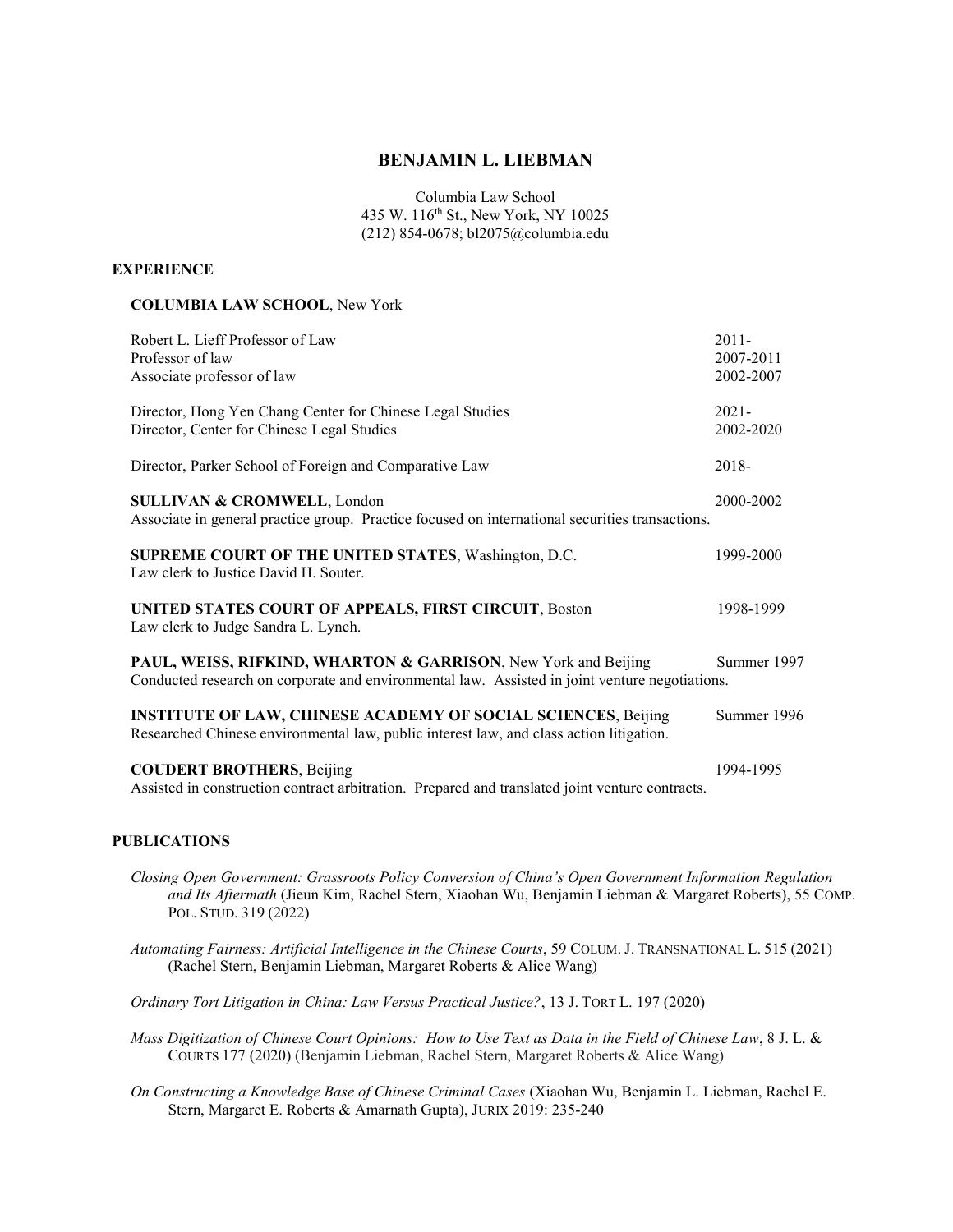- Toward Building a Legal Knowledge-Base of Chinese Judicial Documents for Large-Scale Analytics (Amarnath Gupta, Alice Z. Wang, Kai Lin, Haoshen Hong, Haoran Sun, Benjamin L. Liebman, Rachel E. Stern, Subhasis Dasgupta & Margaret E. Roberts), JURIX 2017: 135-144
- Authoritarian Justice in China: Is There a Chinese Model?, in THE BEIJING CONSENSUS? HOW CHINA HAS CHANGED THE WESTERN IDEAS OF LAW AND ECONOMIC DEVELOPMENT (CHEN WEISTENG, ED.) (Cambridge University Press 2017)
- Law in the Shadow of Violence: Can Law Help to Improve Doctor-Patient Trust in China?, 30 COLUM. J. ASIAN L. 113 (2016)
- REGULATING THE VISIBLE HAND: THE INSTITUTIONAL IMPLICATIONS OF CHINESE STATE CAPITALISM (BENJAMIN L. LIEBMAN & CURTIS J. MILHAUPT, EDS.) (Oxford University Press, 2016)
- Introduction: The Institutional Implications of China's Economic Development (with Curtis J. Milhaupt) and SOEs and State Governance: How State-Owned Enterprises Influence China's Legal System (with Zheng Lei & Curtis J. Milhaupt) in REGULATING THE VISIBLE HAND: THE INSTITUTIONAL IMPLICATIONS OF CHINESE STATE CAPITALISM (BENJAMIN L. LIEBMAN & CURTIS MILHAUPT, EDS.) (Oxford University Press, 2016)

Leniency in Chinese Criminal Law: Everyday Justice in Henan, 33 BERKELEY J. INT'L L. 153 (2015)

- China's Law-Stability Paradox, in CHINA'S CHALLENGES: THE ROAD AHEAD (AVERY GOLDSTEIN & JACQUES DELISLE, EDS.) (Center for the Study of Contemporary China, University of Pennsylvania 2015)
- Legal Reform: China's Law-Stability Paradox, DAEDALUS (Spring 2014)
- Article 41 and the Right to Appeal (proceedings of Social Change and the Constitution a Conference on the Occasion of the 30th Anniversary of the Constitution of the PR China of 1982, Free University in Berlin, 2015)
- Malpractice Mobs: Medical Dispute Resolution in China, 113 COLUM. L. REV. 181 (2013)
- Professionals and Populists: The Paradoxes of China's Legal Reforms, in CHINA BEYOND THE HEADLINES, THIRD EDITION (TIMOTHY WESTON &LIONEL JENSEN, eds.) (Rowman & Littlefield 2012)
- Toward Competitive Supervision? The Media and the Courts, 208 CHINA Q. 833 (Dec. 2011)
- A Return to Populist Legality? Historical Legacies and Legal Reform, in MAO'S INVISIBLE HAND (ELIZABETH PERRY AND SEBASTIAN HEILMANN, eds.) (Harvard University Press 2011)
- A Populist Threat to China's Courts?, in CHINESE JUSTICE: CIVIL DISPUTE RESOLUTION IN POST-REFORM CHINA (MARY GALLAGHER & MARGARET WOO, eds.) (Cambridge University Press 2011)
- Changing Media, Changing Courts?, in CHANGING MEDIA, CHANGING CHINA (Susan Shirk ed., Oxford University Press 2010)
- Introduction to The  $60^{th}$  Anniversary of the PRC: A Retrospective on the Chinese Legal System, 23 COLUM. J. ASIAN L. 1 (2009)
- Assessing China's Legal Reforms, PROCEEDINGS OF THE INTERNATIONAL CONFERENCE ON THIRTY YEARS OF REFORM AND OPENING-UP, CHINESE ACADEMY OF SOCIAL SCIENCES (2008) (also 23 COLUM. J. ASIAN L. 17 (2009))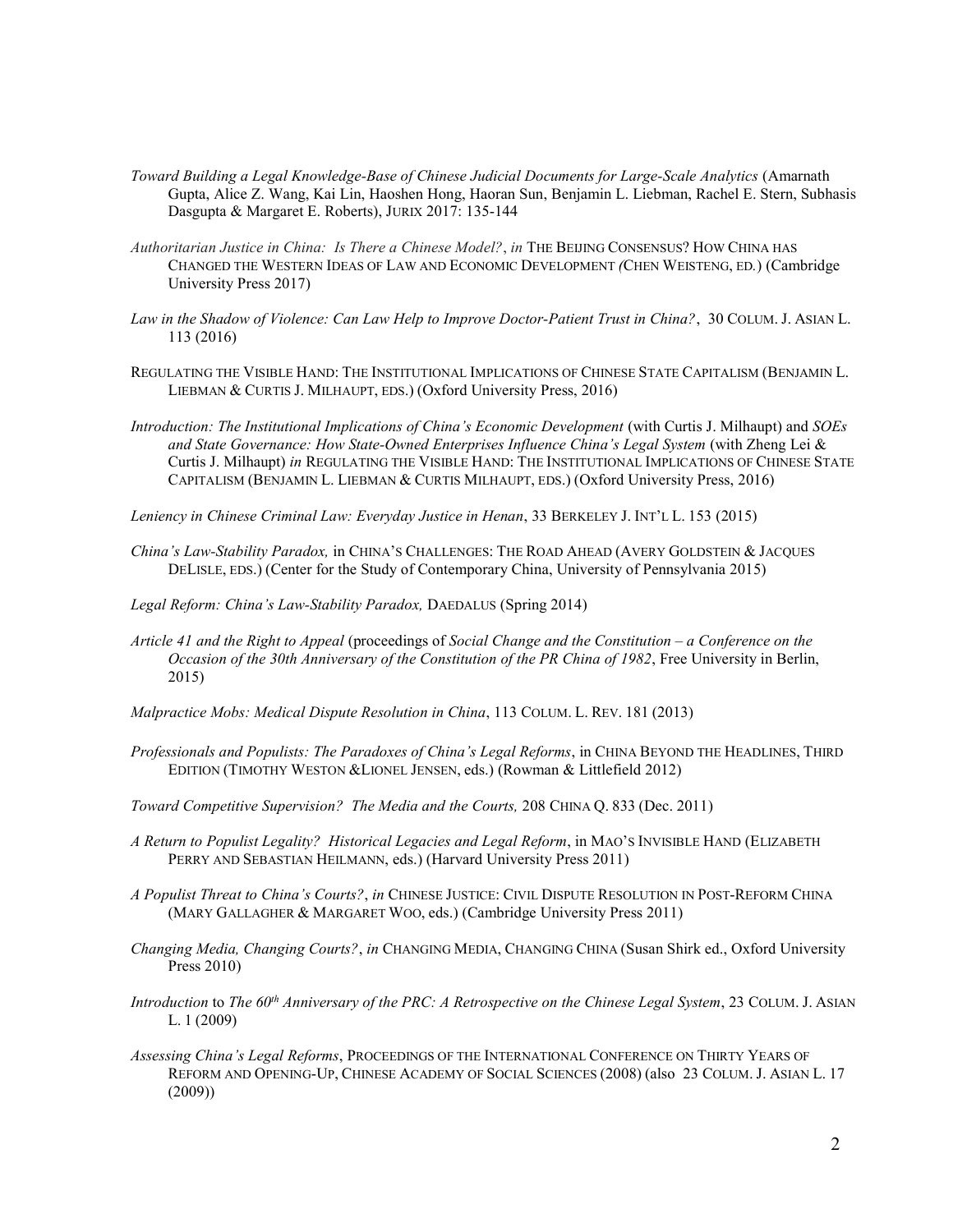Reputational Sanctions in China's Securities Markets, 108 COLUM. L. REV. 929 (2008) (with Curtis Milhaupt)

- Scandal, Sukyandaru, and Chouwen, 106 MICH. L. REV. 1041 (2008) (reviewing MARK D. WEST, SECRETS, SEX AND SPECTACLE: THE RULES OF SCANDAL IN JAPAN AND THE UNITED STATES)
- China's Courts: Restricted Reform, 191 CHINA Q. 620 (Sept. 2007)
- China's Courts: Restricted Reform, 21 J. ASIAN L. 1 (2007) (expanded version)
- Chinese Network Justice, 8 CHI. J. INT'L L. 257 (2007) (with Tim Wu)
- Innovation through Intimidation? An Empirical Account of Defamation Litigation in China, 47 HARV. INT'L L.J. 33 (2006)
- Introduction: Celebrating Stanley Lubman, 19 J. ASIAN L. i (2006) (with R. Randle Edwards)

Watchdog or Demagogue? The Media in the Chinese Legal System 105 COLUM. L. REV. 1 (2005)

- Lawyers, Legal Aid, and Legitimacy in China, in RAISING THE BAR (Alford & Miyazawa eds. 2004)
- Clean Air, Clear Process? The Struggle over Air Pollution Law in the People's Republic of China, 52 HASTINGS L.J. 703 (2001) (with William P. Alford)
- Legal Aid and Public Interest Law in China, 34 TEXAS INT'L L.J. 211 (1999)
- Autonomy through Separation?: Environmental Law and the Basic Law of Hong Kong, 39 HARV. INT'L L.J. 231 (1998)
- Note, Class Action Litigation in China, 111 HARV. L. REV. 1523 (1998)
- The Supreme Court, 1996 Term Leading Cases, Old Chief v. United States, 111 HARV. L. REV. 360 (1997)
- Recent Legislation, Congress Imposes New Restrictions on Use of Funds by the Legal Services Corporation, 110 HARV. L. REV. 1346 (1997)

Works appearing in Translation:

- Zhongguo de Lüshi, Falü Yuanzhu yu Hefaxing [Lawyers, Legal Aid and Legitimacy in China], in ZHONGGUO SHEHUI ZHUANXING SHIQI DE FALÜ FAZHAN [CONTEMPORARY CHINESE LEGAL DEVELOPMENT] 587-632 (Xu Chuanxi ed. 2004)
- Les Acciones Collectivas En China [Class Action Litigation in China], in PROCESOS COLECTIVOS 425 (Antonio Gidi & Eduardo Ferrer Mac-Gregor eds. & Angela Liliana Sanchez Rojas trans. 2003)
- "Pizi" Yu Wenxue: Wang Shuo Xiaoshuo Zhong de Yuyan, Quanwei yu Shuli [Reluctant Ruffians: Language, Authority, and Alienation in Wang Shuo's Fiction] in WANG SHUO PIPAN (Zhang Dexiang & Jin Huimin eds. & Dong Zhilin trans. 1993)

## WORKS IN PROGRESS

Augmenting Serialized Bureaucratic Data: The Case of Chinese Courts (Xiaohan Wu, Margaret Roberts, Amarnath Gupta, Luke Sanford, Benjamin Liebman & Rachel Stern) (in draft)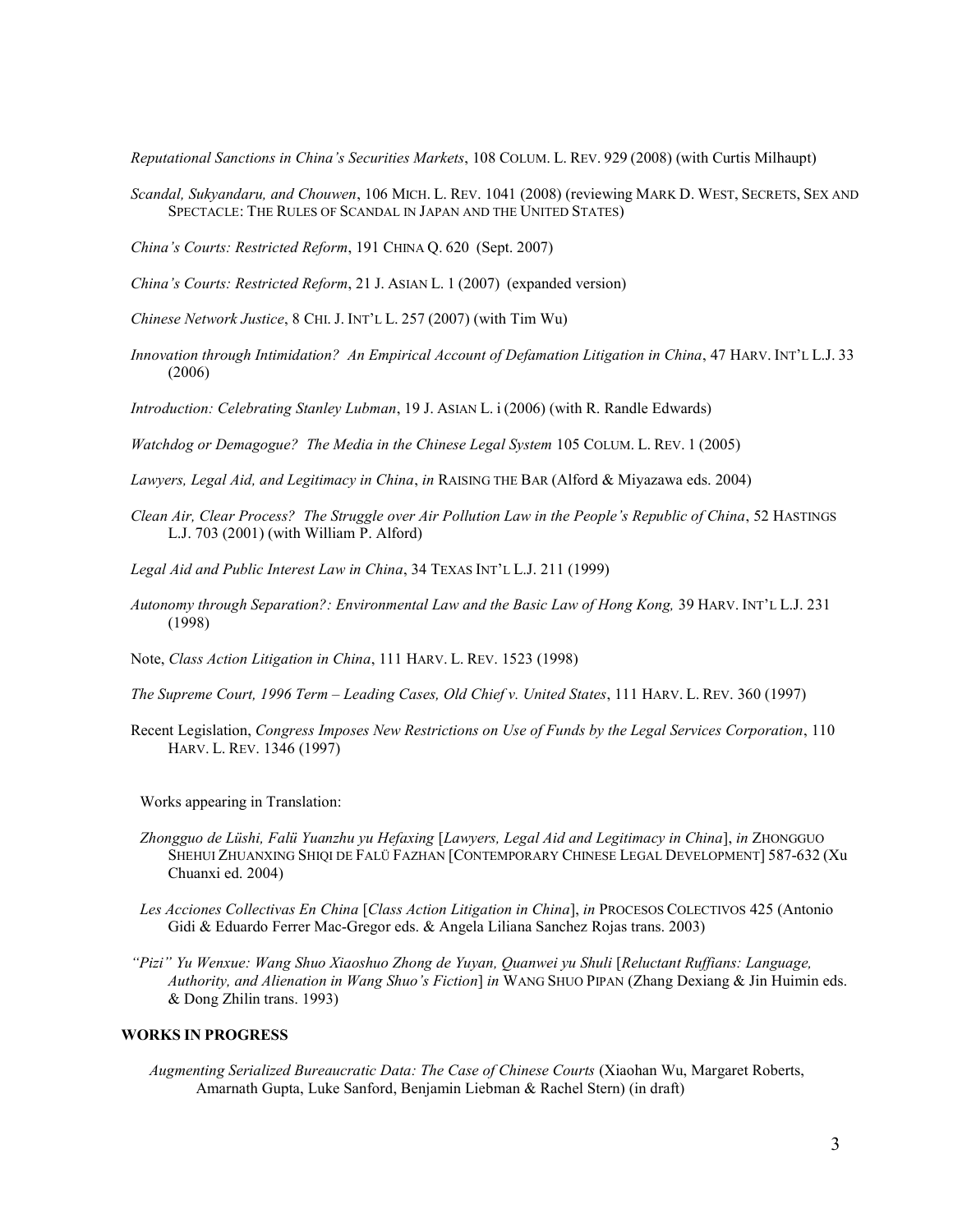- Seeing the Shadow: Party Documents in Chinese Courts (Benjamin Liebman, Rachel Stern, Eva Gao, Xiaohan Wu & Margaret Roberts) (in draft)
- Dodging Decisions: Avoiding Responsibility in Chinese Courts (Benjamin Liebman, Rachel Stern, Margaret Roberts & Xiaohan Wu) (in draft)
- Social Order Beyond Stability: Conceptions of Fairness in Chinese Tort Cases (Rachel Stern & Benjamin Liebman) (R&R at ASIAN J. L. & Soc.)
- Pocketing Repression: "Picking Quarrels" and the Resurgence of Pocket Crimes in China

## SELECTED PRESENTATIONS AND LECTURES

- "Disappearing Transparency in Chinese Courts," Columbia Law School 10-10 Lunch, March 8, 2022
- "The New Comparative Constitutional Law," Columbia Academy of Law and Global Affairs, March 4, 2022 (online, panelist)
- "Open Science: Sino-U.S. Collaboration in the Age of Surveillance," Weatherhead East Asian Institute, Dec. 2, 2021 (panelist)
- "Fairness Beyond Law: How Contemporary Chinese Courts Smooth Financial Loss and Repair Emotional Rupture," (with Rachel Stern), April 21, 2021, University of British Columbia School of Law (online)
- "Seeing the Shadow: Party Documents in Chinese Courts," West Coast Chinese Law Works-in-Progress Workshop, July 23 2021 (online); University of Hong Kong Faculty of Law, April 15, 2021 (online)
- "Ethical Dilemmas of the China Scholar," New York University School of Law (online), March 25, 2021 (panelist)
- "Legal Issues in the U.S. Presidential Transition: A Dialogue with Professors Ben Liebman and Wang Xixin," 2020 Peking University Law School Distinguished Global Faculty Lecture Series (online), Dec 16, 2020
- "Automating Fairness? Artificial Intelligence in the Chinese Courts," 2020-2021 International Speaker Series: Rethinking Cultural Constructions of Law in East Asia, University of Toronto and Yale Law School (online), December 11, 2020
- "Data Analytics and the Chinese Legal System: Challenges and Lessons Learned," Faculty of Law, The Chinese University of Hong Kong (online), December 4, 2020
- "U.S. China Relations in the Era of COVID-19," Columbia University, School of International and Public Affairs (online), May 8, 2020 (panelist)
- "East Asia's Response to COVID-19: Legal Approaches of China, Japan, and South Korea," Columbia Law School, Center for Korean Legal Studies (online), April 24, 2020 (panelist)
- "Pocketing Repression? The Resurgence of 'Pocket Crimes' in China," Columbia Law School 10-10 Faculty Lunch (online), April 20, 2020
- "Dodging Decisions: Avoiding Responsibility in Chinese Courts," Peking University School of Law, Beijing, December 9. 2019; East China University of Law and Politics, Shanghai, November 12, 2019 (in Chinese); Fudan University Law School, Shanghai, November 12, 2019 (in Chinese); Shanghai Jiaotong University School of Law, Shanghai, November 11, 2019 (in Chinese); Conference on "China's Legal Construction Program at 40 Years - Towards an Autonomous Legal System?," University of Michigan, October 12, 2019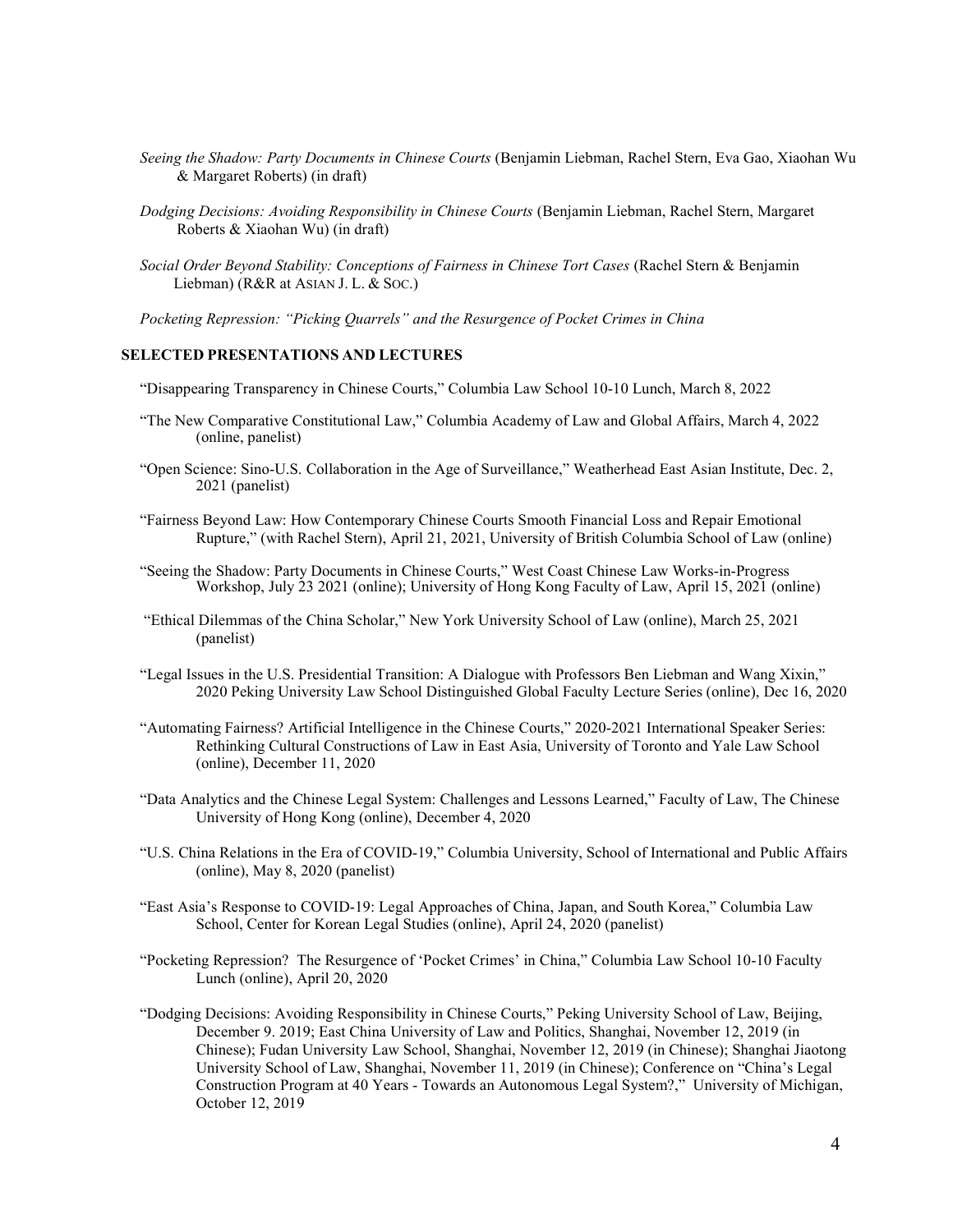- "The Challenges of Data-Driven Governance in Contemporary China," Columbia Law School Faculty Workshop, Sept. 19, 2019
- "Discovering Difficult Cases in China: Evidence from Administrative Litigation," Peking University School of Law, Beijing, May 6, 2019 (in Chinese); Tsinghua University School of Law, Beijing, May 7, 2019 (in Chinese); Columbia Law School Faculty 10-10 Workshop, April 2, 2019
- "Disaggregating Rule of Law: Empirical Evidence from Administrative Litigation in China," Peking University School of Law, Beijing, October 17, 2018 (in Chinese); 2018 Annual General Conference of the European China Law Studies Association, Turin, September 13, 2018
- "Using Topic Modelling to Study Court Data: An Example from Administrative Cases in Henan," China Society of Empirical Legal Studies Annual Meeting, Yunnan University, Kunming, June 23, 2018
- "Comparative Legal Studies in the Globalization of Rule of Law," Peking University School of Law, October 19, 2018 (panelist)
- "Courts & Torts: Driving the Chinese Legal System," Sinica Podcast, February 26, 2018, *available at* https://supchina.com/podcast/courts-torts-driving-chinese-legal-system/
- "Mass Digitzation of Chinese Court Opinions: How to Use Text as Data in the Field of Chinese Law," Renmin University School of Law, Beijing, May 6, 2019 (in Chinese); School of Law, Shanghai Jiaotong University, October 15, 2018 (in Chinese); East China University of Political Science and Law, Shanghai, October 14, 2018 (in Chinese); Faculty of Law, University of Tokyo, June 18, 2018; China University of Political Science and Law, Beijing, April 28, 2018 (in Chinese); Administrative Law Division, Supreme People's Court, Beijing, April 27, 2018 (in Chinese); Central University of Finance, Beijing, April 26, 2018 (in Chinese); National Taiwan University Law School, Taipei, April 24, 2018 (in Chinese); Association of Asian Studies Annual Meeting, Washington, D.C., March 23, 2018; Peking University School of Law, Beijing, December 12, 2017 (in Chinese); Sichuan University School of Law, Chengdu, December 11, 2017 (in Chinese); Jilin University School of Law, Changchun, December 7, 2017 (in Chinese); Harvard Law School Bicentennial, October 27, 2018; Harvard Law School Comparative Law Workshop, October 17, 2017; Keynote Address, European China Law Studies Association, Leiden, August 24, 2017; Institute of Law, Chinese Academy of Social Sciences, Beijing, May 16, 2017 (in Chinese); Institute of Applied Jurisprudence, Supreme People's Court, Beijing, May 15, 2017 (in Chinese); Zhengzhou University, May 13, 2017 (in Chinese); Centre for Chinese Law, Faculty of Law, University of Hong Kong, May 9, 2017; University of British Columbia, Allard School of Law, April 26, 2017
- "Artificial Intelligence in the U.S. Legal System: Challenges and Concerns," School of Law, Tsinghua University, Beijing, May 9, 2019 (in Chinese); School of Law, Fudan University, Shanghai, October 13, 2018 (in Chinese); Yunnan University School of Law, Kunming, June 24, 2018 (in Chinese); China University of Political Science and Law, Beijing, June 20, 2018 (in Chinese); Peking University Law School, Beijing, April 25, 2018 (in Chinese); Sichuan University School of Law, Chengdu, December 10, 2017 (in Chinese)
- "Ordinary Tort Litigation in China: Law Versus Practical Justice?" Jilin University School of Law, Changchun, December 6, 2018 (in Chinese); University of British Columbia, Allard School of Law, April 26, 2017; Columbia Law School Faculty Workshop, January 19, 2017; Zhongnan University of Economics and Law, Wuhan, November 12, 2016 (in Chinese); Zhengzhou University School of Law, November 14, 2016 (in Chinese); Henan Procurators College, Zhengzhou, November 15, 2016 (in Chinese); Peking University School of Law, November 16, 2016 (in Chinese); National Taiwan University School of Law, Taipei, July 6, 2016
- "Court Transparency in the American Legal System," Institute of Applied Jurisprudence, Supreme People's Court, Beijing, November 17, 2016 (in Chinese); Wuhan University Law School, April 20, 2015 (in Chinese)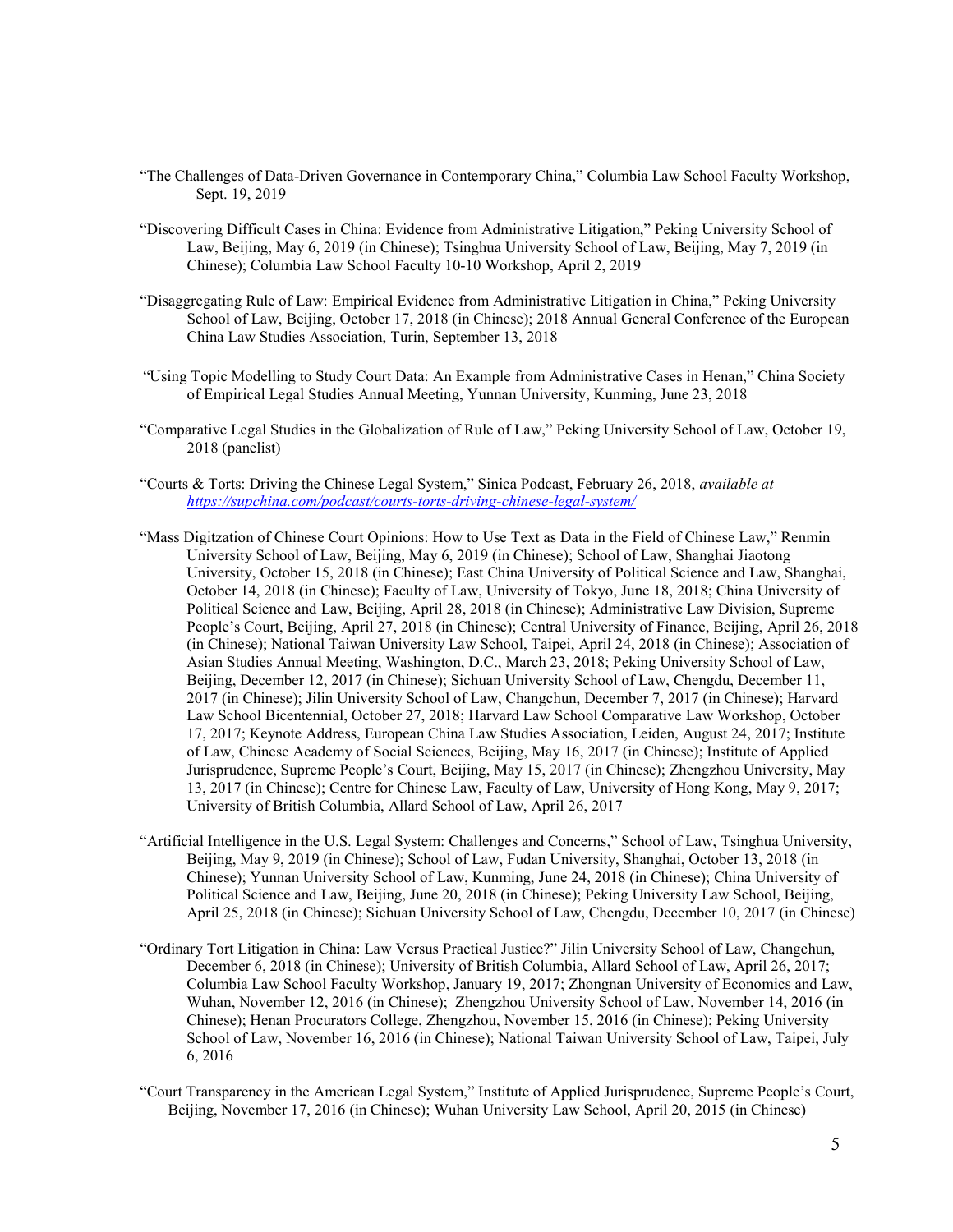- "Is there a Chinese Model of Legal Reform," King's College, London, August 22, 2016; National Taiwan University, July 13, 2016; University of Tokyo, "Rule of Law and Democracy in East Asia," June 25, 2016; University of Michigan, Ann Arbor, January 26, 2016; East China University of Law and Politics, Shanghai, October 9, 2015 (in Chinese); Peking University Law School, April 23, 2015 (in Chinese); Institute of Law, Chinese Academy of Social Sciences, Beijing, April 14, 2015 (in Chinese)
- "Methodological Challenges in the Study of Chinese Law," National Taiwan University School of Law, Taipei, July 20, 2016
- "Viewing Chinese Legal Reform from an American Perspective," Zhongnan University of Economics and Law, Wuhan, November 11, 2016 (in Chinese); Sichuan University School of Law, Chengdu, April 6, 2016 (in Chinese); Southeast University School of Law, Nanjing, April 8, 2016 (in Chinese); Guizhou Academy of Social Sciences, Guiyang, April 12, 2016 (in Chinese)
- "Lawyers and Legal Reform in China," University of Indiana Mauer School of Law, Bloomington, February 24, 2016
- "Current Developments in Legal Reform in China," National Committee on U.S.-China Relations, New York, February 17, 2016
- "Recent Developments in Alternative Dispute Resolution in China and the United States," Zhengzhou University School of Law, Zhengzhou, December 13, 2015 (opening remarks and conference organizer)
- "Trust in the Courts: Perspectives on China from the American Experience," Rule of Law Forum, Institute of Law, Chinese Academy of Social Sciences, Beijing, December 11, 2015 (in Chinese)
- "Damages for Disasters in China," Legal Responses to Disasters in the U.S. and Asia, University of Pennsylvania Law School, November 20, 1015
- "Law in the Shadow of Violence: Can Law Help to Improve Doctor-Patient Trust in China?" Rebuilding Patient-Physician Trust in China Summit, Harvard Shanghai Center, October 10th-11th, 2015
- "The Current State of Court Reform in China," Columbia Global Centers East Asia, Beijing, April 23, 2015 (panel organizer and participant)
- "Opening Address" and "Court Transparency in the American Legal System," International Forum on the Rule of Law, Chinese Academy of Social Sciences, Beijing, November 8-9, 2014 (in Chinese)
- "Is There a Crisis in U.S. Legal Education?" Zhengzhou University, April 21, 2015 (in Chinese); Institute of Law, Chinese Academy of Social Sciences, Beijing, April 8, 2014 (in Chinese)
- "Authoritarian Justice in China: Is There a Chinese Model?" The Beijing Consensus? How China has Changed the Western Ideas of Law and Economic Development, National University of Singapore, January 9, 2015
- "China's Law and Stability Paradox and the Future of Legal Reform," National Committee on U.S.-China Relations, China Town Hall 2014, Colby College, October 16, 2014
- "Leniency in Chinese Criminal Law? Everyday Justice in Henan," University of California, Berkeley Law School, February 2, 2015; National University of Singapore, January 12, 2015; UCLA Law School Faculty Workshop October 24, 2014; University of California, Irvine October 23, 2014; Stanford University, April 29, 2014; Yale Law School, April 1, 2014; Annual Meeting of the European Chinese Law Society, Oxford, September 19, 2013; Columbia Law School Faculty Workshop, Feb. 21, 2013; School of Law, Peking University, April 11, 2013 (in Chinese); School of Criminal Justice, Beijing Normal University, Beijing,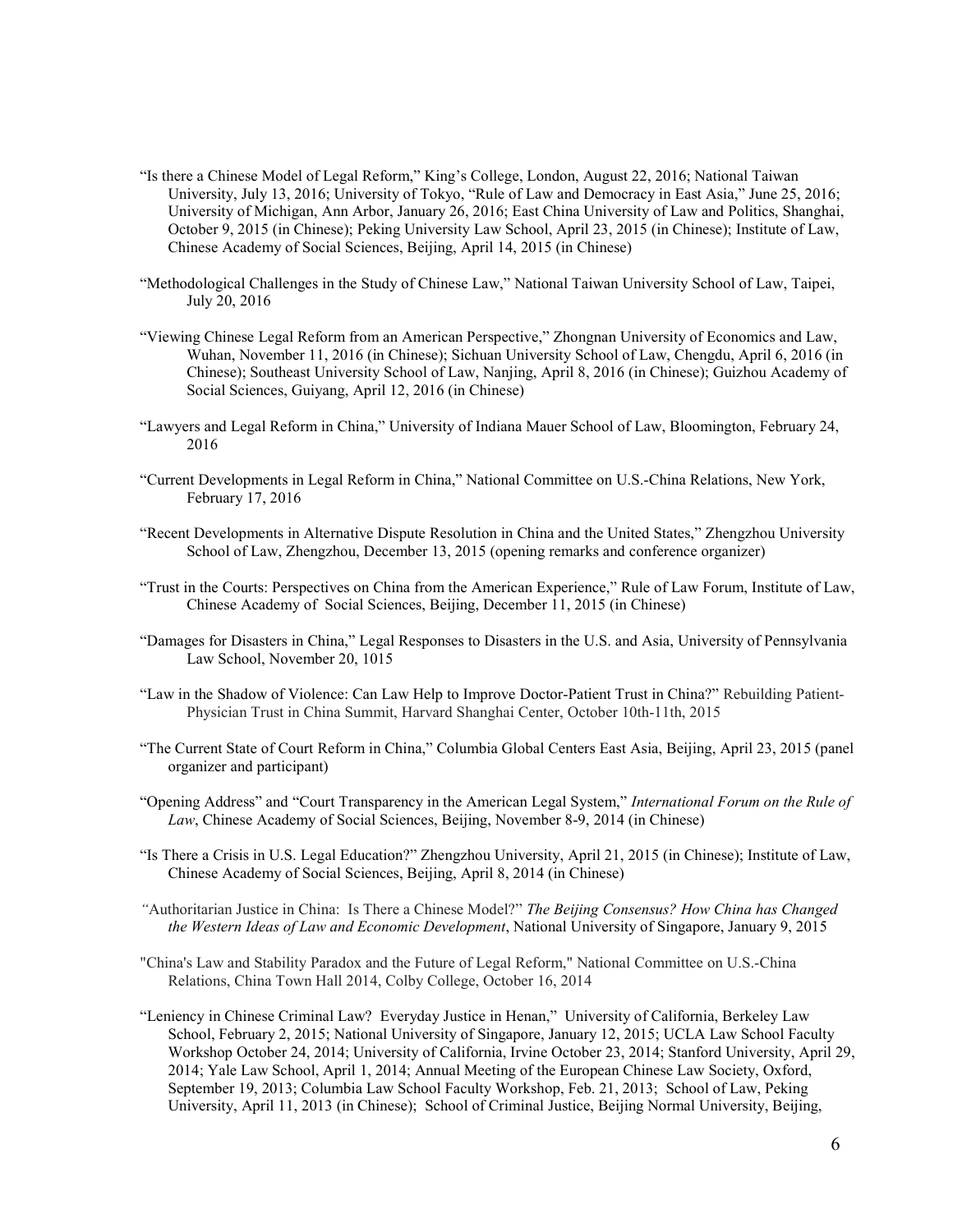April 12, 2013 (in Chinese); China University of Law and Politics, Beijing, April 12, 2013 (in Chinese); Zhengzhou University, April 13, 2013 (in Chinese); Institute of Law, Chinese Academy of Social Sciences, Beijing, April 16, 2013 (in Chinese); School of Law, Renmin University of China, Beijing, April 16, 2013 (in Chinese)

- "Growing Pains for a Rising China: Legal Reform," American Academy of Arts & Sciences 207<sup>th</sup> Stated Meeting, Cambridge, April 17, 2014
- "China's Law-Stability Paradox," China's Challenges: The Road Ahead, Center for the Study of Contemporary China, University of Pennsylvania, April 25, 2013; China, the Chinese, and the World: Trajectories of Change, University of Notre Dame, May 13, 2013
- "Stability Without Law: The State of Legal Development in China," University of Colorado, Boulder, March 13, 2013
- "Article 41: China's Overprotected Constitutional Right?," Social Change and the Constitution a Conference on the Occasion of the 30th Anniversary of the Constitution of the PR China of 1982, Free University in Berlin, June 17, 2012
- "Judicial Review and Harmonization of Legal Provisions in the United States: An Overview," International Symposium: Comparative Research on Systems and Mechanisms to Ensure the Harmonization of Legislation at Different Levels, Legislative Affairs Commission, National People's Congress, Huangshan, March 22-23, 2012 (in Chinese)
- "The Importance of Educational Exchanges with China: Personal Reflections," Global Education Strategies: U.S.- China School Exchanges, Boston University, Jan. 27, 2012 (sponsored by Primary Source)
- "Chinese Courts Since the Empire's Collapse," China's Quest for Justice: Law and Legal Institutions since the Empire's Collapse, New York University Law School, Nov. 7, 2011
- "Tort Law in China," Global Justice Forum, Columbia Law School, October 14, 2011
- "Law in the Shadow of Protest: Medical Malpractice Litigation in China," Workshop on Chinese Legal Reform, Yale Law School, October 4, 2011; Columbia Law School Faculty Workshop, October 13, 2011; Max Plank Institute for International and Comparative Private Law, Hamburg, June 19, 2012
- "The Leniency of Chinese Criminal Law? Evidence from a County Court," Criminal Justice in China: Comparative Perspectives, Chinese University of Hong Kong, May 3, 2011; Columbia Law School Works-in-Progress on Chinese Law Workshop, May 9, 2012
- "Medical Disputes in China: In the Courtroom and on the Streets," Colloquium in Health, Law, and Society, Columbia Law School, April 6, 2011
- "Empirical Analysis of Medical Disputes in China: A Comparative Perspective," Beijing University of Science and Technology, March 27, 2011 (in Chinese); Institute of Law, Chinese Academy of Social Sciences, March 29, 2011 (in Chinese); School of Law, Beijing University of Aeronautics and Astronautics, March 30, 2011 (in Chinese); School of Law, Wuhan University, April 1, 2011 (in Chinese); School of Law, Huazhong University of Science and Technology, Wuhan, April 2, 2011 (in Chinese); Zhejiang University School of Law, Hangzhou, March 24, 2012 (in Chinese); Zhengzhou University School of Law, Zhengzhou, March 25, 2012 (in Chinese); Henan University School of Law, Kaifeng, March 26, 2012 (in Chinese); Henan Normal University School of Law, Xinxiang, March 27, 2012 (in Chinese); Fudan University School of Law, Shanghai, April 22, 2012 (in Chinese)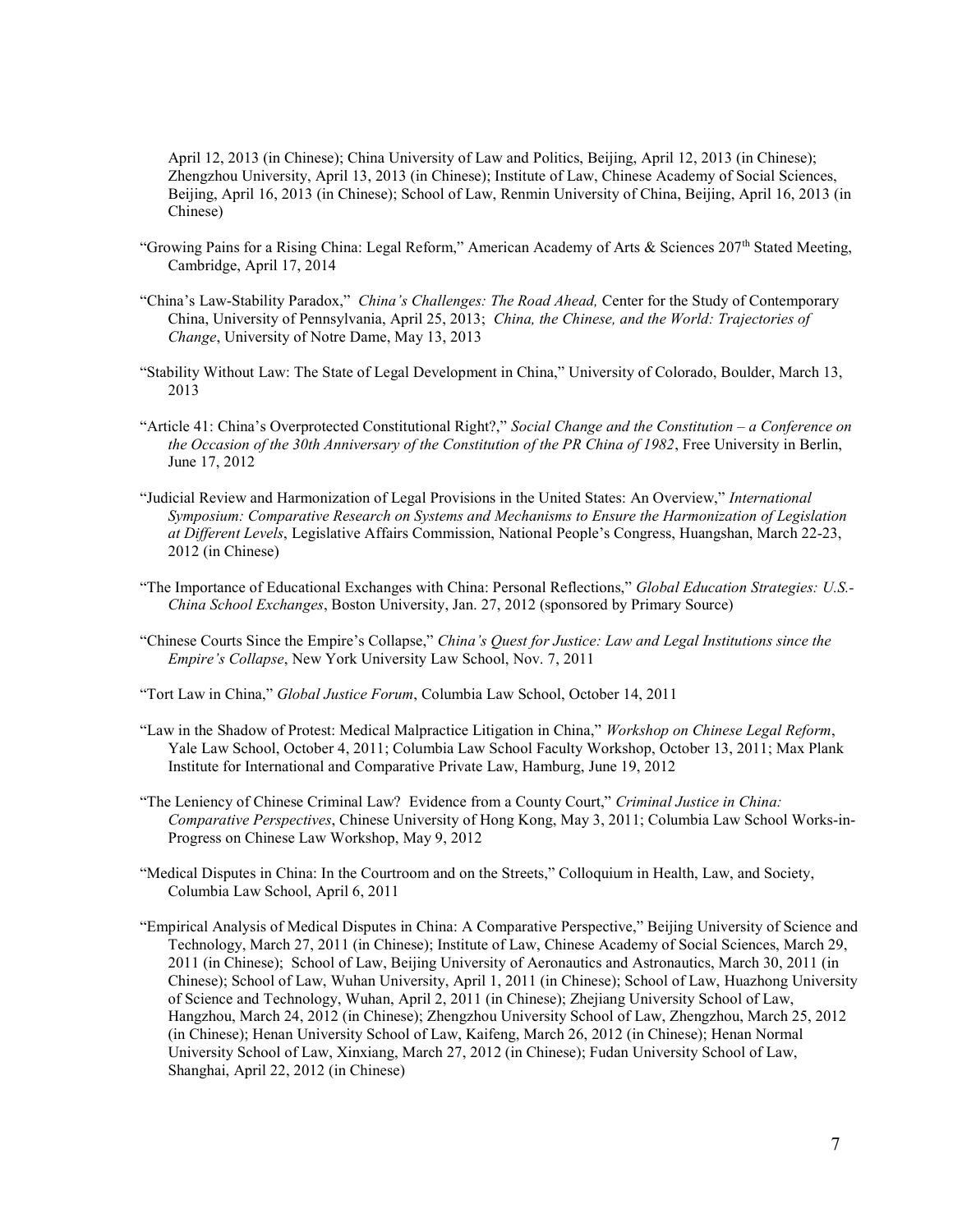- "Medical Dispute Resolution and Civil Society in China," Civil Society and Legal Activism in China: The Public Health Challenge, Fordham Law School, February 24, 2011
- "The Media and the Courts," China's New Media Landscape, Asia Society, January 6, 2011
- "The Great Debate," A Free Press for a Global Society, Columbia University, November 3, 2010 (panel moderator and organizer)
- "A Comparative Perspective on Chinese Tort Law," Southwest University of Politics and Law, Chongqing, June 24, 2010 (in Chinese)
- "Celebrating U.S.-China Educational Exchange," Beijing Jingshan School Fiftieth Anniversary Celebration, Great Hall of the People, Beijing, May 4, 2010 (in Chinese)
- "The Role of the Legal Profession in China, "Wolfgang Friedman Conference: Developments in Chinese Law and Society, Columbia Law School, March 25, 2010 (moderator and panelist)

"Medical Malpractice Litigation in China," Columbia Law School 10-10 Workshop, March 2, 2010

- "Legal Thought in China," The Pingry School, February 27, 2010 (sponsored by The China Institute)
- "Understanding Chinese Environmental Law," The China Institute, February 17, 2010
- "Toward Competitive Supervision? The Media and the Courts," Conference on New Media and Global Transformation, Columbia University, October 9, 2009; The Development of the Chinese Legal System: Change and Challenges, University of Hong Kong, December 10, 2009
- "Tort Law in China and the United States," East China University of Law and Political Science, Shanghai, December 7, 2009 (in Chinese)
- "Workshop on Tort Liability Law," Yale Law School China Law Center and Legislative Affairs Commission of the National People's Congress, Beijing, November 13, 2009 (workshop participant)
- "Sino-U.S. International Conference on Tort Law," Renmin University of China Law School and the American Law Institute, Beijing, July 11, 2009 (conference organizer)
- "The Media in the Chinese Legal System," Beyond East and West: Two Decades of Media Transformation after the Fall of Communism, Central European University, Budapest, June 26, 2009
- "The Media and the Courts in Chinese Politics," Workshop on Media in Contemporary Chinese Politics, Harvard University Fairbank Center for East Asian Research, April 25, 2009
- "A Return to Populist Legality? Historical Legacies and Legal Reform," Institute of Law, Chinese Academy of Social Sciences, Beijing, June 27, 2008 (in Chinese); Renmin University of China Law School, Beijing, June 28 2008 (in Chinese); Conference on Adaptive Authoritarianism: China's Party-State Resilience in Historical Perspective, Harvard University Fairbank Center for East Asian Research, July 14, 2008; Workshop on Scholarship on China's Courts, Columbia Law School, February 20, 2009; Workshop on Chinese Legal Reform, Yale Law School, February 17, 2009; Columbia Law School Faculty Workshop, March 6, 2009; Touro Law School Faculty Workshop, March 10, 2010; Association of Asian Studies Annual Meeting, Philadelphia, March 26, 2010
- "China's Changing Courts: Populist Vehicle or Party Puppet?" NYU Law School, February 19, 2009 (panel moderator and organizer)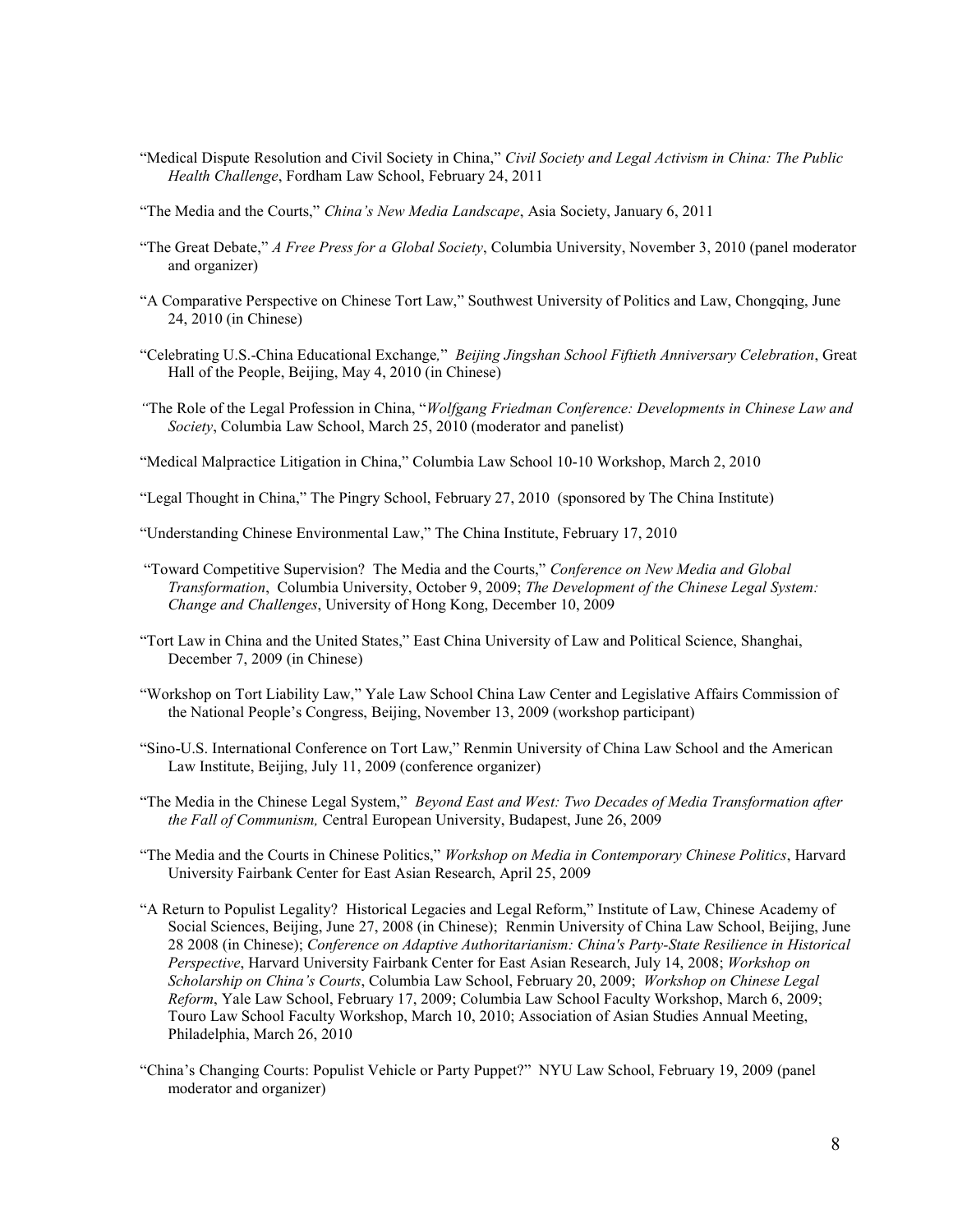- "Assessing China's Legal Reforms," International Conference on Thirty Years of Reform and Opening-Up, Chinese Academy of Social Sciences, Beijing, December 17, 2008 (in Chinese)
- "After the Olympics: Prospects for Public Interest Advocacy in China," Public Interest Law Institute, New York, November 20, 2009 (panelist and moderator)
- "Doing Business in China: A Historical Perspective," Doing Business in China: The Labor and Employment Story, Center for Labor and Employment, New York University School of Law, May 9, 2008
- "A Populist Threat to China's Courts?" Chinese Justice: Civil Dispute Resolution in Post-Reform China, Harvard University Fairbank Center for East Asian Research, October 13, 2007; Temple Law School Faculty Workshop, February 25, 2008; Columbia Law School 10-10 Workshop, April 1, 2008
- "The Challenge of China: Seeking Justice Within and Outside its Borders," Global Justice Forum, Columbia Law School, November 2, 2007 (panelist)
- "The Purposes of Tort Law: Observations from an American Perspective," Conference on Drafting China's Tort Law, China Law Society Civil Law Association and Huazhong University of Science and Technology School of Law, Wuhan, September 27, 2007 (in Chinese)
- "Judges Becoming Judges? Judicial Innovation in China," First Annual Conference of the European China Law Studies Association, Max Planck Institute for Comparative and International Private Law, Hamburg, August 31, 2007
- "The People's Court: Preview Screening of the Documentary from PBS' Wide Angle Series," The Asia Society, June 28, 2007 (commentator)
- "Reputational Sanctions in Chinese Securities Markets," Columbia Law School Faculty Workshop, November 29, 2007; Columbia Law School Blue Sky Lunch, April 16, 2007 and The Structure of the Corporation, Columbia Law School, November 17, 2006 (with Curtis Milhaupt)

"Chinese Network Justice," Columbia Law School Faculty Workshop, February 1, 2007 (with Tim Wu)

- "A Comparative Analysis of Media Law," Jiangxi University of Finance and Economics, Nanchang, January 12, 2007 (in Chinese)
- "China's Courts and Social Unrest," Rural Discontent, Rule of Law and Social Unrest in China: Implications for U.S. Policy, Center for Strategic and International Studies, Washington, December 5, 2006
- "China's Courts: Restricted Reform," Developments in Chinese Law: The Past Ten Years, All Souls College, Oxford, Sept. 15 2006; Columbia Law School Faculty Workshop, September 21, 2006; Harvard Law School Workshop in Asian Law, January 29, 2007; Duke Law School Comparative Law Workshop, April 13, 2007; and Asian Affairs Committee, New York City Bar, May 8, 2007
- "The Impact of the Internet on the Chinese Legal System," Chinese Academy of Social Sciences, Beijing, July 18, 2006 (in Chinese, with Tim Wu)
- "Chinese Legal Research in Europe: A Workshop Mapping European Research on Chinese Law and Creating a European Network," Lund University Centre for East and Southeast Asian Studies, Mölle, Sweden, June 1-4, 2006 (workshop participant)
- "Static Change in China's Courts," Reconfiguring the Party-State: The Shifting Locus of Power in Reform-Era China, Harvard University, May 19-20, 2006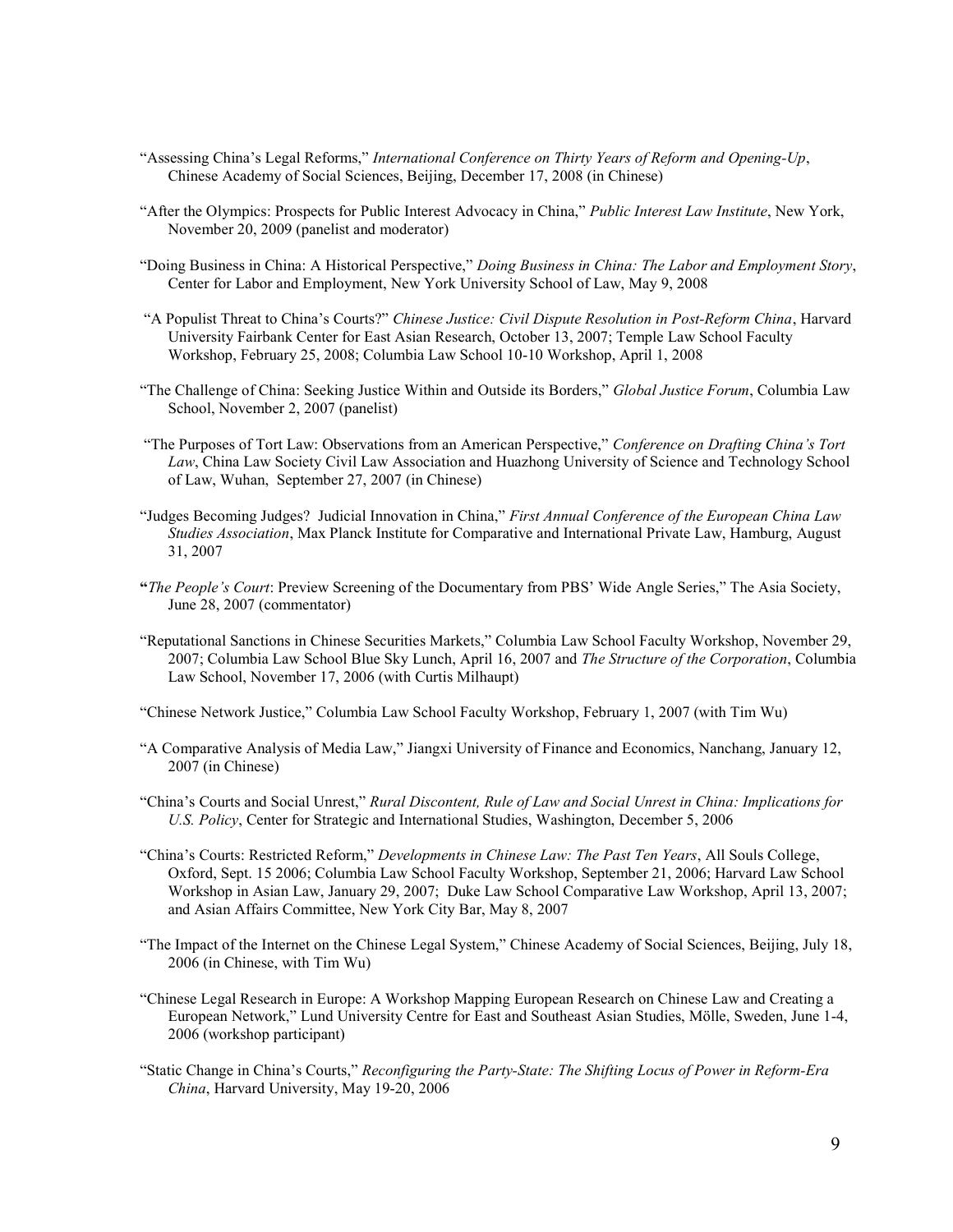- "Changing Media, Changing Courts?," Changing Media, Changing China, University of California at San Diego, May 5-6, 2006
- "The Role of the US in Dealing with Censorship in China," Columbia University Partnership for International Development, March 21, 2006 (panelist)
- "Innovation through Intimidation? Defamation Litigation in China," 2005-06 Clarke Lecture, Cornell Law School, March 14, 2006
- "Legitimacy through Law in China," United States Court of International Trade, February 22, 2006
- "Judges Becoming Judges? Judicial Innovation in China," Workshop on Chinese Legal Reform, Yale Law School, February 7, 2006
- "China's Legal and Institutional Infrastructure," China's Emerging Financial Markets: Opportunities and Obstacles, Columbia Law School Transactional Studies Program, January 19, 2006 (panel organizer and moderator)
- "Sino-American Cooperation in Building China's Legal System," Timothy A. Gelatt Dialogue on Law and Development in Asia, New York University School of Law, January 18, 2006 (roundtable participant)
- "The Globalization of American Law? Evidence From China," Section on Comparative Law, American Association of Law Schools Annual Meeting, Washington, January 5, 2006
- "A Comparative Perspective on Courts and the Media," Jilin University School of Law, Changchun, December 13, 2005 (in Chinese)
- "An Overview of U.S. Media Law" and "The Balance Between Fair Trials and a Free Press in China and the West," International Symposium on Media Law, Institute of Law, Chinese Academy of Social Sciences, Beijing, December 10-11, 2005 (in Chinese)

"Legitimacy through Law in China," C.V. Starr Lecture, New York Law School, November 16, 2005

- "The Populist Threat to China's Courts," Conference on Rule of Law Developments in China, U.S. Department of State, Bureau of Democracy, Human Rights, and Labor, Washington, November 7, 2005
- "International Norms and Post-WTO China," The American Branch of the International Law Association International Law Weekend, New York, October 22, 2005 (panel moderator)
- "An Empirical Account of Defamation Litigation in China," Institute of Law, Chinese Academy of Social Sciences, Beijing, July 19, 2005, and China University of Law and Politics Publishing House, July 20, 2005 (in Chinese)
- "Courts and the Media in China and the U.S." and "Defamation Litigation in Comparative Perspective," Symposium on the Judiciary and the Media, Northwest University of Law and Politics, Xi'an, July 16-17, 2005 (co-sponsored by Internews) (in Chinese)
- "Courts and the Internet: Justice or Populism?," Third Annual Chinese Internet Research Conference, Michigan State University College of Law, May 23, 2005
- "An Empirical Account of Defamation Litigation in China," Columbia Law School Faculty Workshop, April 21, 2005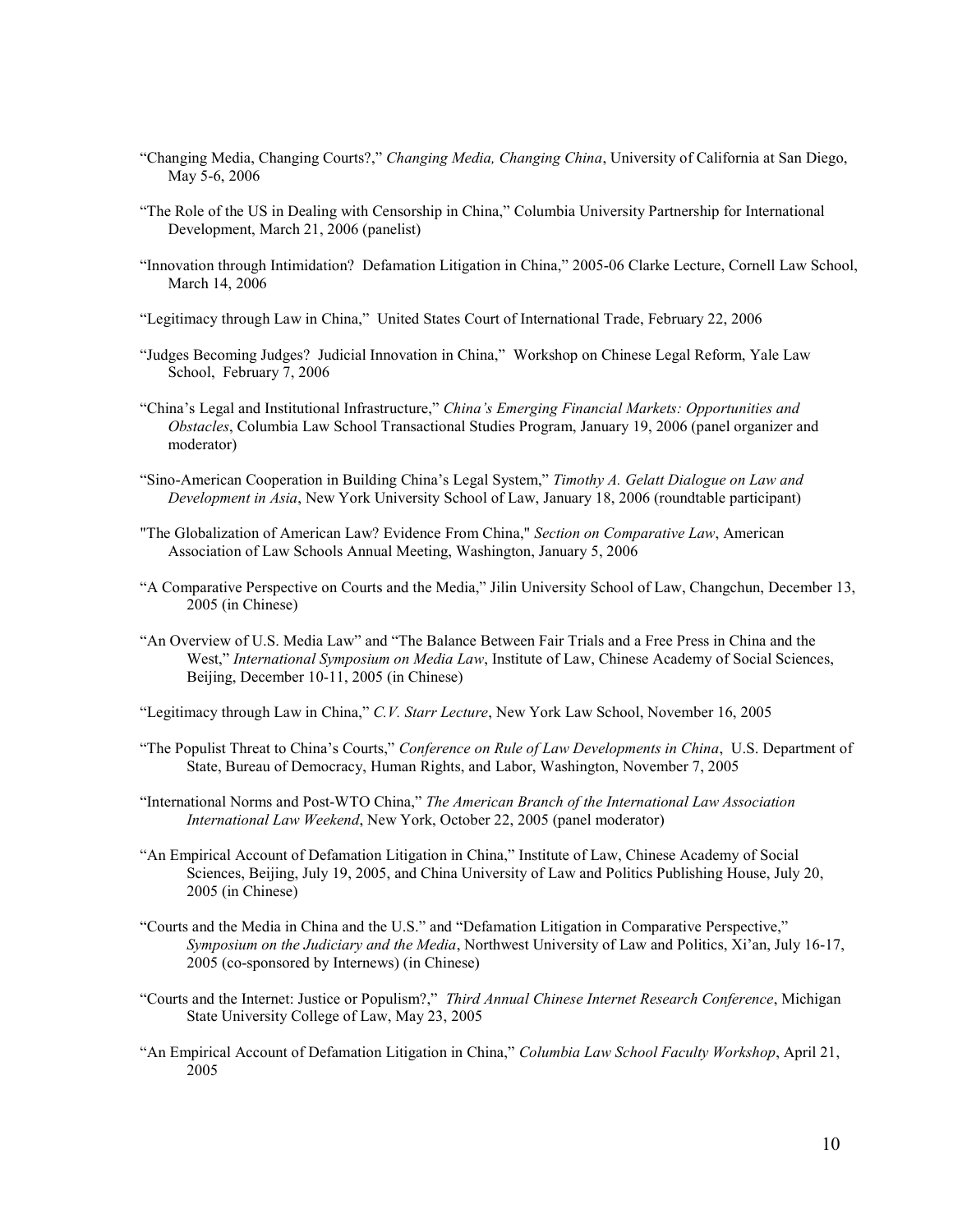- "Defamation Litigation in China," New Research on Chinese Law: A Celebration in Honor of Stanley Lubman, Columbia Law School, April 15, 2005
- "Legal Institutions and Economic Growth In China," China's Economic Emergence: Progress, Pitfalls, and Implications at Home and Abroad, Weatherhead East Asian Institute, Columbia University, April 8, 2005
- "Professions and Accountability," Conference on the Professions and Professionalism in China, Harvard Law School, January 29, 2005 (panel commentator)
- "Legitimacy through Law in China," Columbia University Peace Seminar, January 25, 2005
- "Politics, News and the Internet in China," Museum of Television and Radio Media Center Dialogue, January 10, 2005 (roundtable participant)
- "The Media and Courts in China and the United States," Peking University School of Law, Shenzhen Graduate School, December 11, 2004 (in Chinese)
- "China: Is the Economic Boom Sustainable," Net Impact Conference, Columbia Business School, November 13, 2004
- "Regulation of the Media in China," Conference on Regulatory Compliance in China, Georgetown Law Center, November 4, 2004
- "Access to Justice," Roundtable of the Congressional Executive Commission on China, July 12, 2004, available at http://www.cecc.gov/pages/roundtables/071204/
- "Searching for Court Autonomy in China," Workshop on Japanese Law, Cornell Law School, May 15, 2004
- "The Impact of the Internet on the Chinese Legal System," Conference on China's Digital Future, University of California at Berkeley School of Journalism, May 1, 2004
- "Disclosure and Reporting," Conference on Corporate Social Responsibility in China, Columbia University, April 22, 2004 (panel moderator)
- "Watchdogs or Demagogues? The Media in the Chinese Legal System," Winston Lord Roundtable on Asia, the Rule of Law, and U.S. Foreign Policy, Council on Foreign Relations, New York, March 3, 2004
- "An Introduction to the United States Legal System," Hanyang District People's Procuratorate, Wuhan, March 18, 2004 (in Chinese)
- "The Media and Courts in China and the United States," Wuhan University School of Law, March 17, 2004, and South Central University of Finance and Law, Wuhan, March 18, 2004 (in Chinese)
- "Cross Strait Tensions and the Taiwanese Presidential Election," Columbia University Weatherhead East Asian Institute, February 17, 2004
- "The Future of China's Legal Reforms," Conference on the Future of Political Reform in China, Carnegie Endowment for International Peace, Washington, D.C., January 29, 2004, available at http://www.ceip.org/files/pdf/Jan29-FinalPanel-edited-23Feb2004.pdf
- "The Impact of the Media on China's Courts," Panel on Media Law in the People's Republic of China, American Association of Law Schools Annual Meeting, Atlanta, January 5, 2004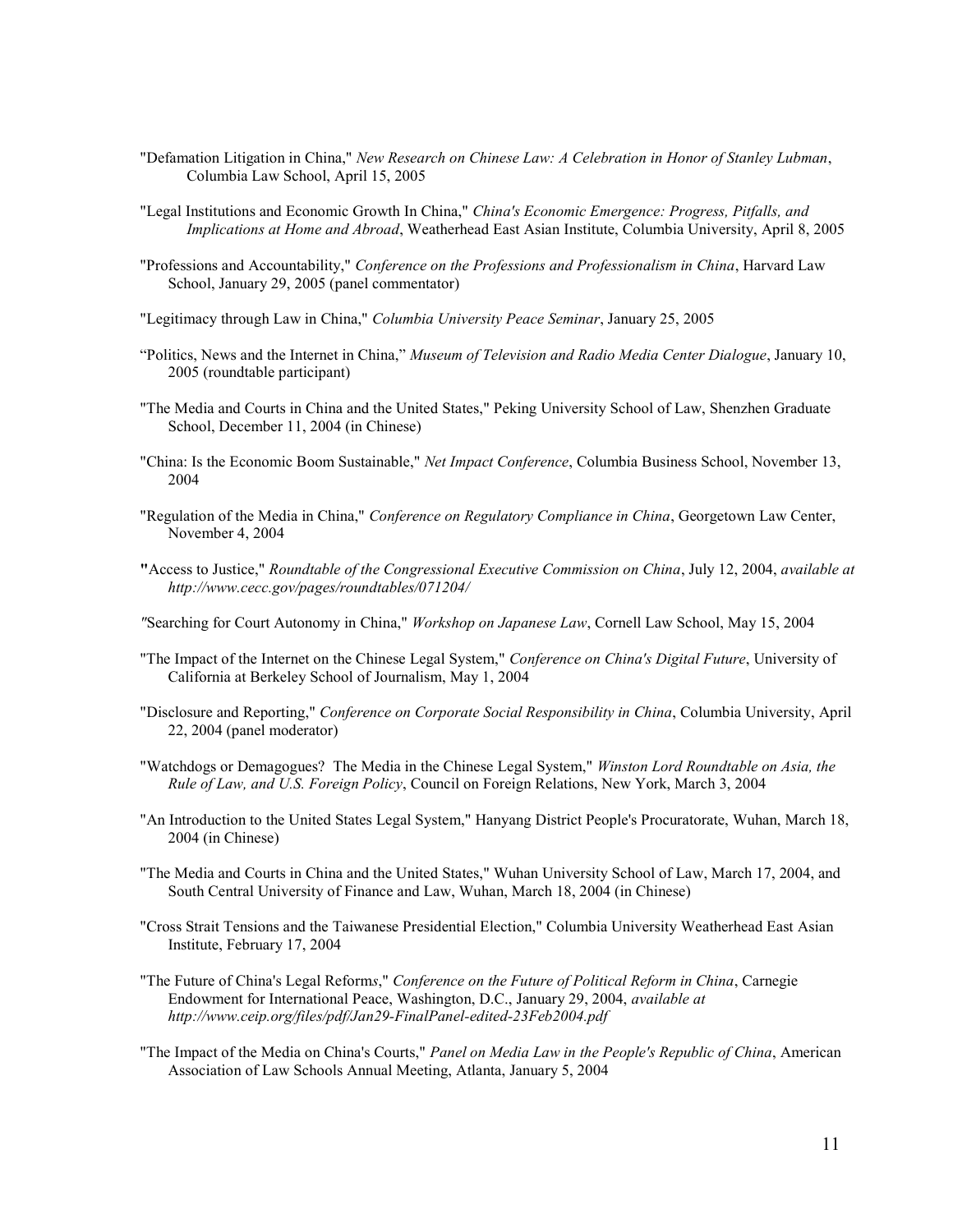- "Update on Hong Kong: The Storm After the Calm," Columbia University Weatherhead East Asia Institute, September 16, 2003
- "The Media as a Legal Institution in China," Yale Law School Chinese Law Colloquium, October 14, 2003, Columbia Law School Faculty Retreat, October 10, 2003, and Columbia University Weatherhead East Asia Institute Brownbag Lunch Lecture, April 23, 2003
- "The Media as a Legal Institution in China," Institute of Law, Chinese Academy of Social Sciences, July 22, 2003, and Judicial Reform Research Center, Peking University School of Law, July 23, 2003 (in Chinese)

"The Functioning of Courts in the United States," Sichuan University School of Law, March 5, 2003 (in Chinese)

Fellow, Salzburg Seminar, *Law as a Catalyst for Change in Asia*, Salzburg, December 4-10, 2002

### EDUCATION

#### HARVARD LAW SCHOOL, J.D., June 1998

| Honors:     | magna cum laude                                                                 |
|-------------|---------------------------------------------------------------------------------|
|             | Yong K. Kim Memorial Prize for the best paper on East Asian law (1997 and 1998) |
| Activities: | <i>Harvard Law Review, Articles Editor</i>                                      |

#### INTER-UNIVERSITY PROGRAM FOR CHINESE LANGUAGE STUDIES IN TAIPEI, 1993-94

UNIVERSITY OF OXFORD, B.A. in Philosophy, Politics and Economics, June 1993 Honors: Brasenose Charitable Foundation Scholar

# YALE UNIVERSITY, B.A. in Chinese, May 1991

 Honors: summa cum laude Phi Beta Kappa Williams Prize for the outstanding essay on East Asia Yale President's Community Service Award Dwight Hall Humanitarian Service Award Bates Traveling Fellowship for research on Chinese literature

#### PROFESSIONAL ACTIVITIES

Director, The Parker School of Foreign and Comparative Law, 2018-present

Global Faculty Member, Peking University School of Law, 2018-present

Faculty Member, Weatherhead East Asia Institute, Columbia University (2002-present; Steering Committee 2013 present)

Faculty Steering Community, Columbia Global Centers: East Asia (member, 2012-present; chair, 2016-present)

Participant, U.S.-China Legal Experts Dialogue, April 24-25, 2012; November 8-9, 2014

Consultant on Chinese Law, United States Department of State, November 2021

National Committee on U.S-China Relations Public Intellectuals Program (2008-2010)

Member, National Committee on U.S.-China Relations (2004-present)